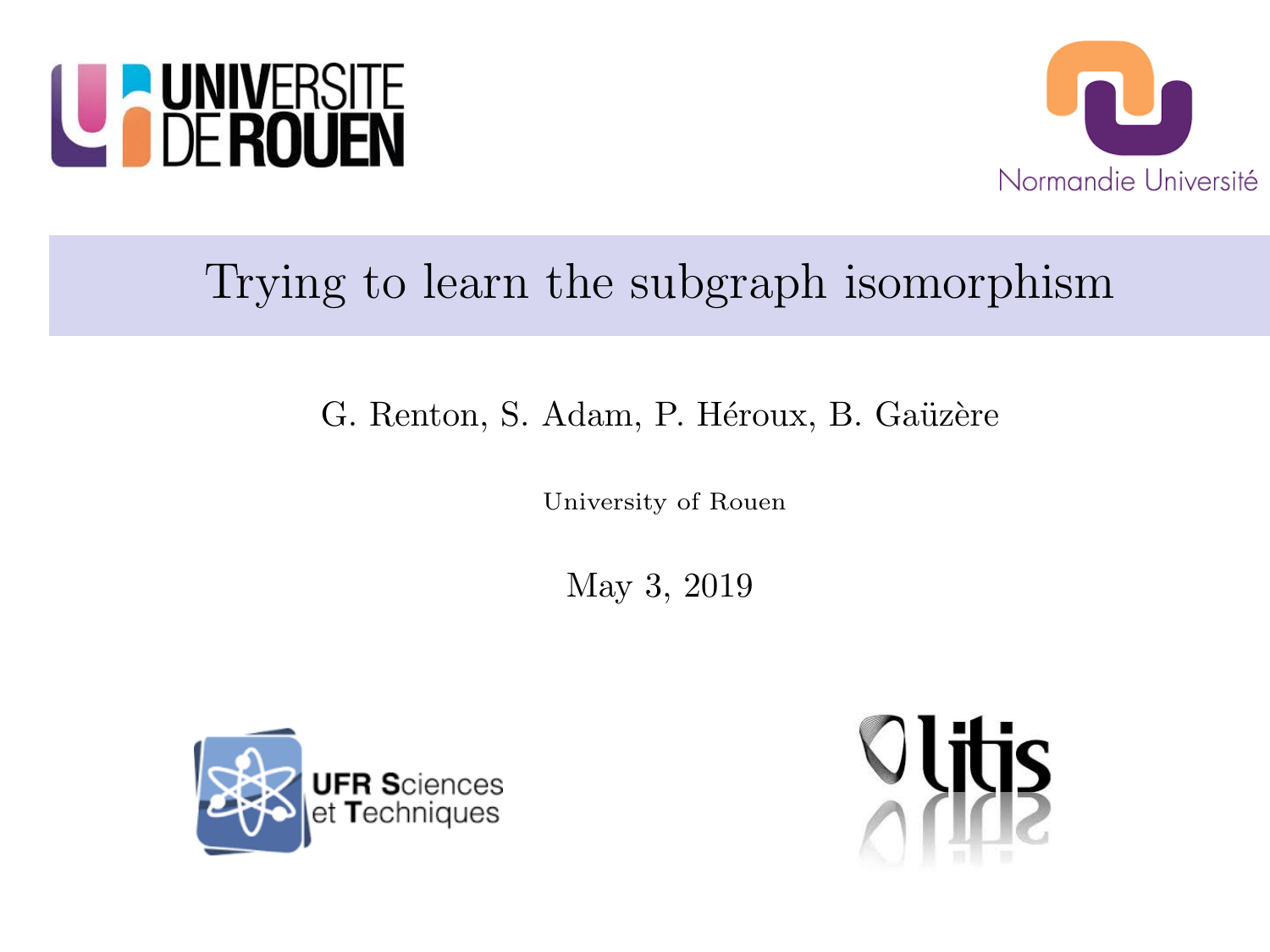## Introduction

### Subgraph Isomorphism

- Find a graph inside a bigger graph.
- NP-complete problem
- Yet existing algorithms with nominal values.



#### Question :

■ Can we learn to solve the subgraph isomorphism to use it on real valued graph ?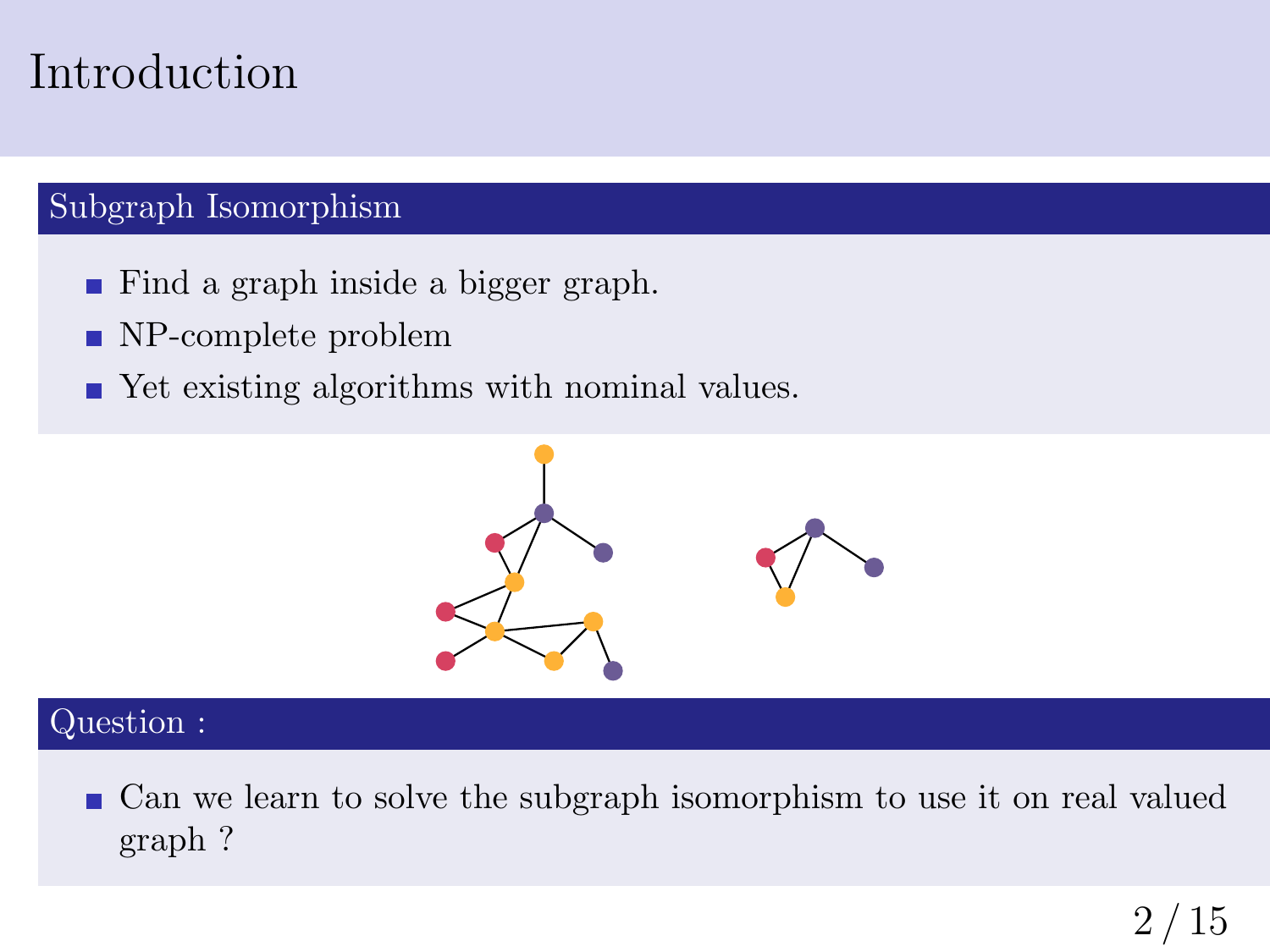## Tested Architecture

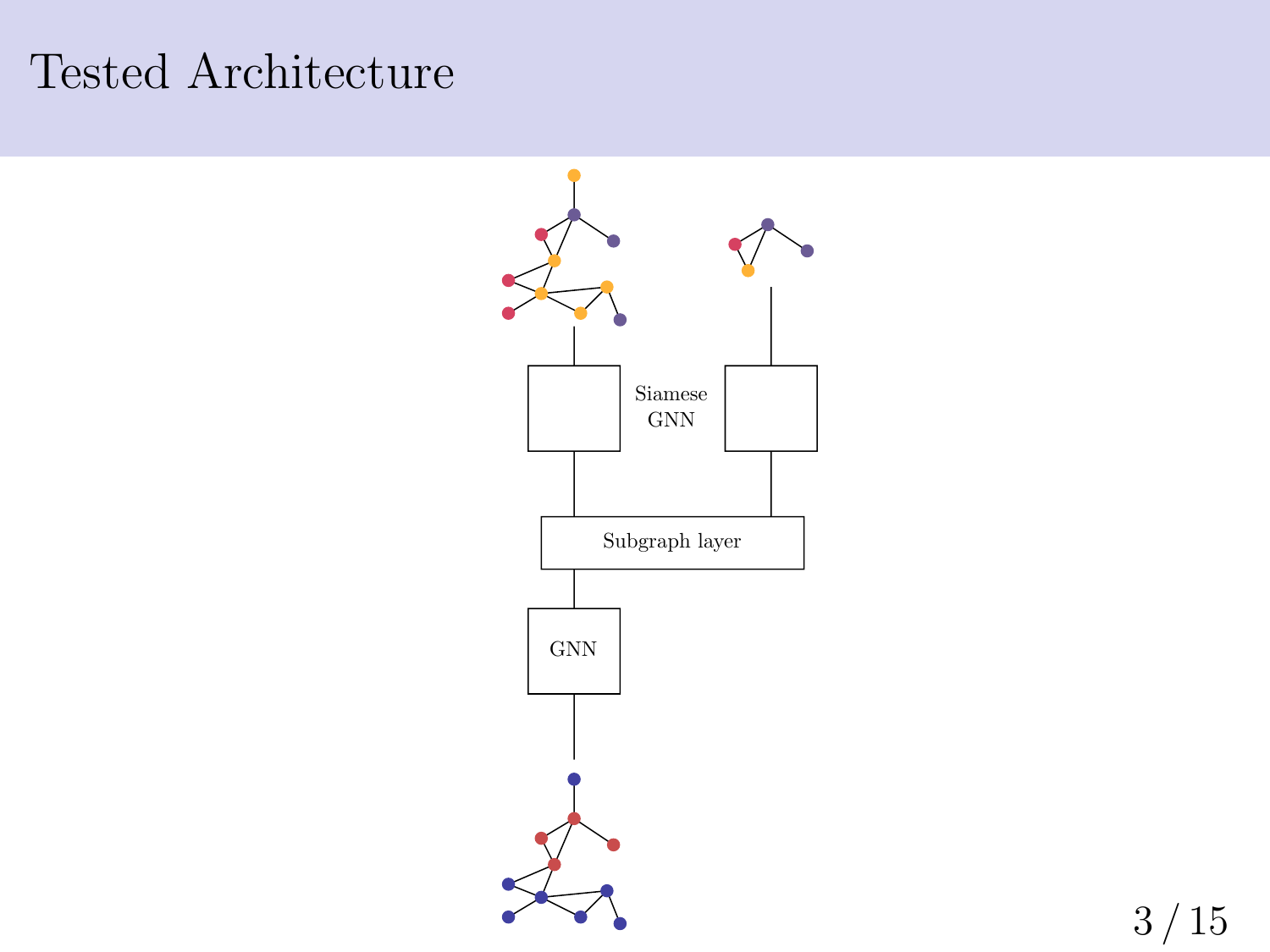# Graph Neural Network

### GNN basic idea :

- Update nodes labels depending on :
	- The node actual label.
	- **Its neighbourhood labels.**
	- $\blacksquare$  <br> Possibly its edges labels.

$$
h_v^k = f_k(h_v^{(k-1)}, h_{N_{(v)}}^{(k-1)}, e_{N_{(v)}})
$$

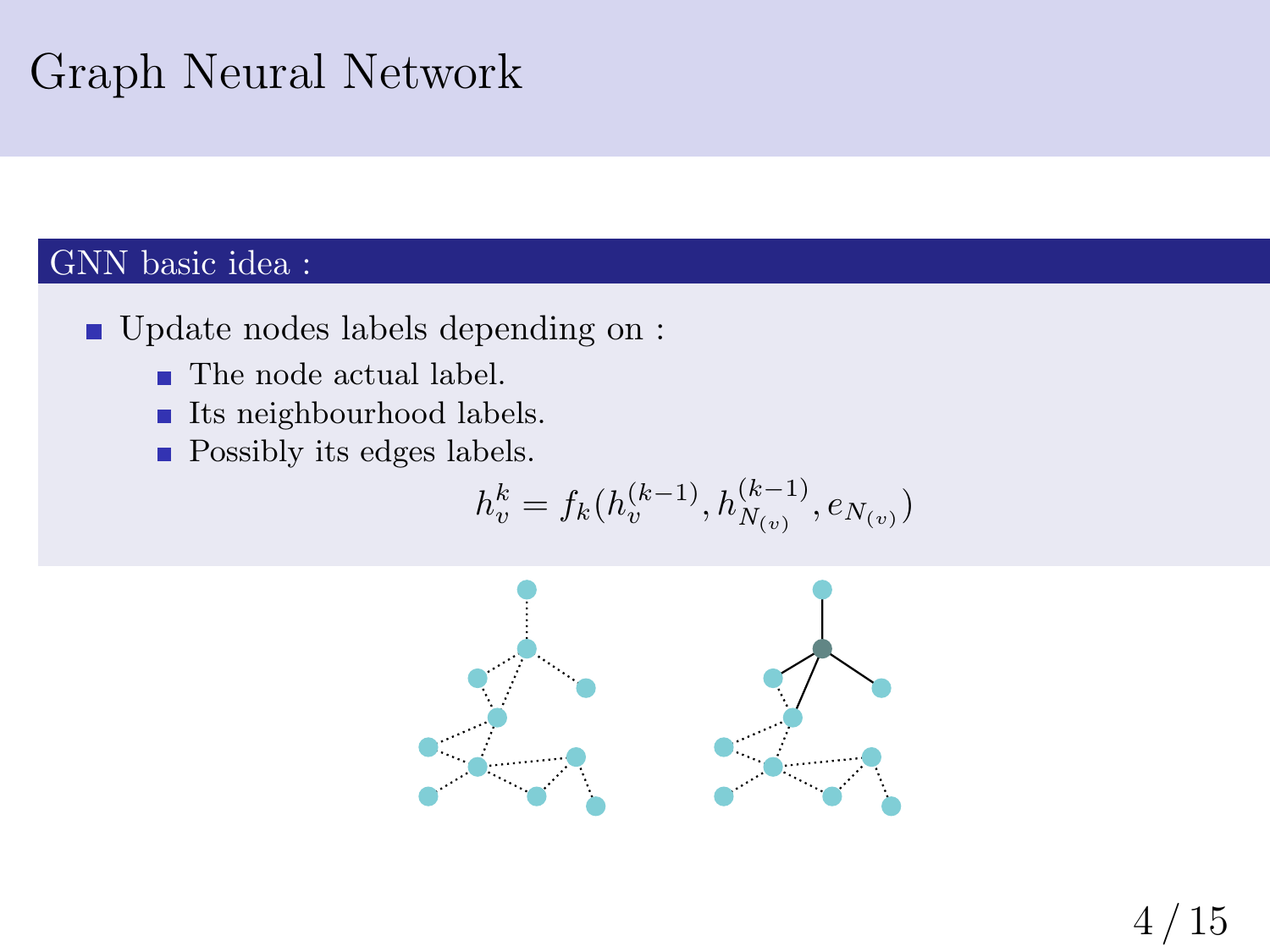## GNN Models

#### Simplest way

Nodes update depending on their neighbourhood (message passing strategy).

$$
\tilde{x_v} = x_v \cdot W + \sum_{w \in N(v)} x_w \cdot W
$$

#### Working on tensors

$$
\tilde{X} = A \cdot (X \cdot W)
$$

with  $A \in \mathbb{R}^{N \times N}$ ,  $X \in \mathbb{R}^{N \times F}$ ,  $W \in \mathbb{R}^{F \times H}$ 2 major limitations :

- No difference for the node and its neighbourhood.
- Do not take into account edges attributes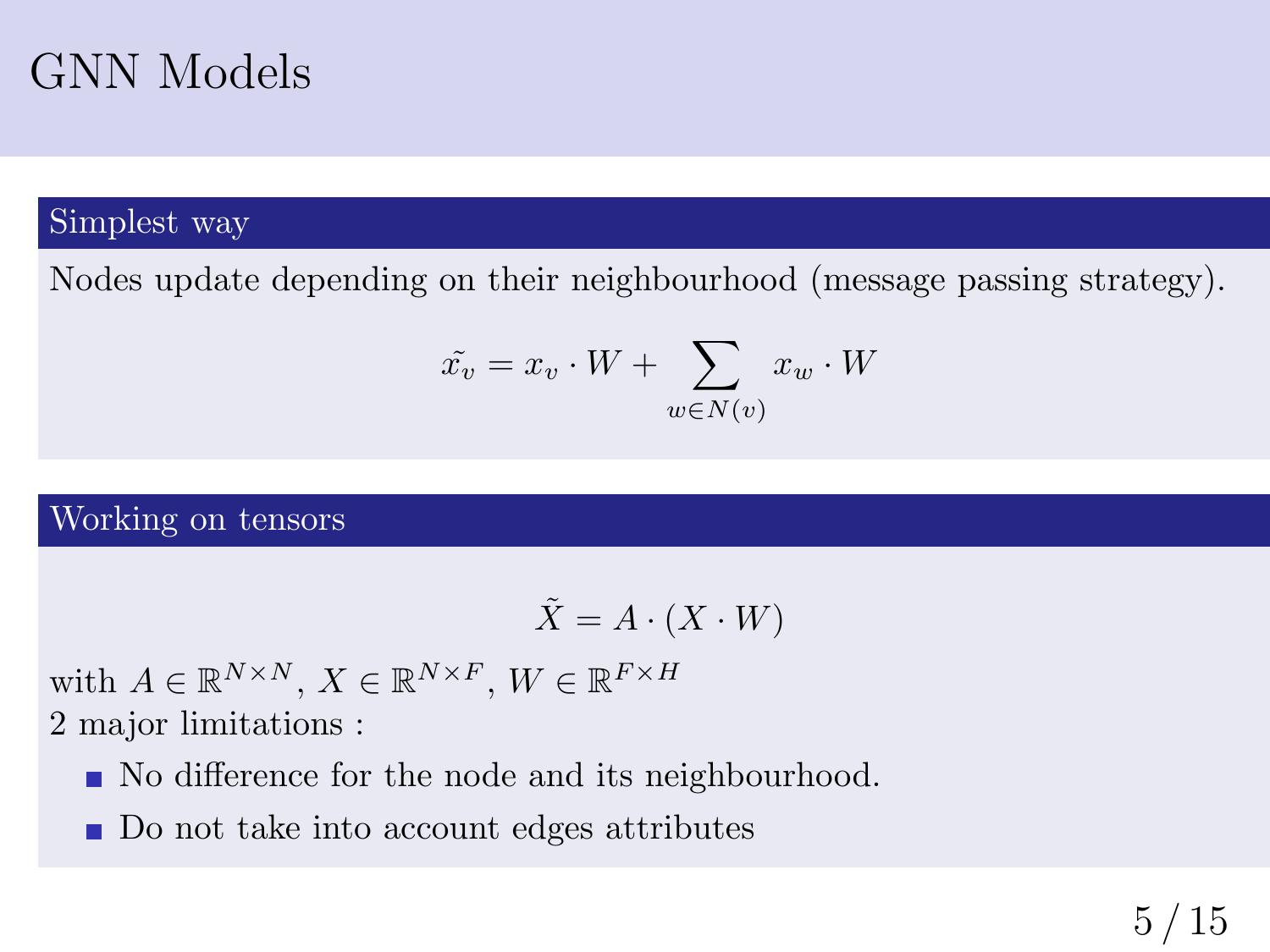## GNN Models

Make a difference between the node and its neighbourhood

Easy way :

$$
\tilde{x_v} = x_v \cdot W_0 + \sum_{w \in N(v)} x_w \cdot W_1
$$

Another way : use attention network.

#### With tensors

$$
\tilde{X} = X \cdot W_0 + A \cdot (X \cdot W_1)
$$

with  $W_0, W_1 \in \mathbb{R}^{F \times H}$ Problem : still don't take into account edges attributes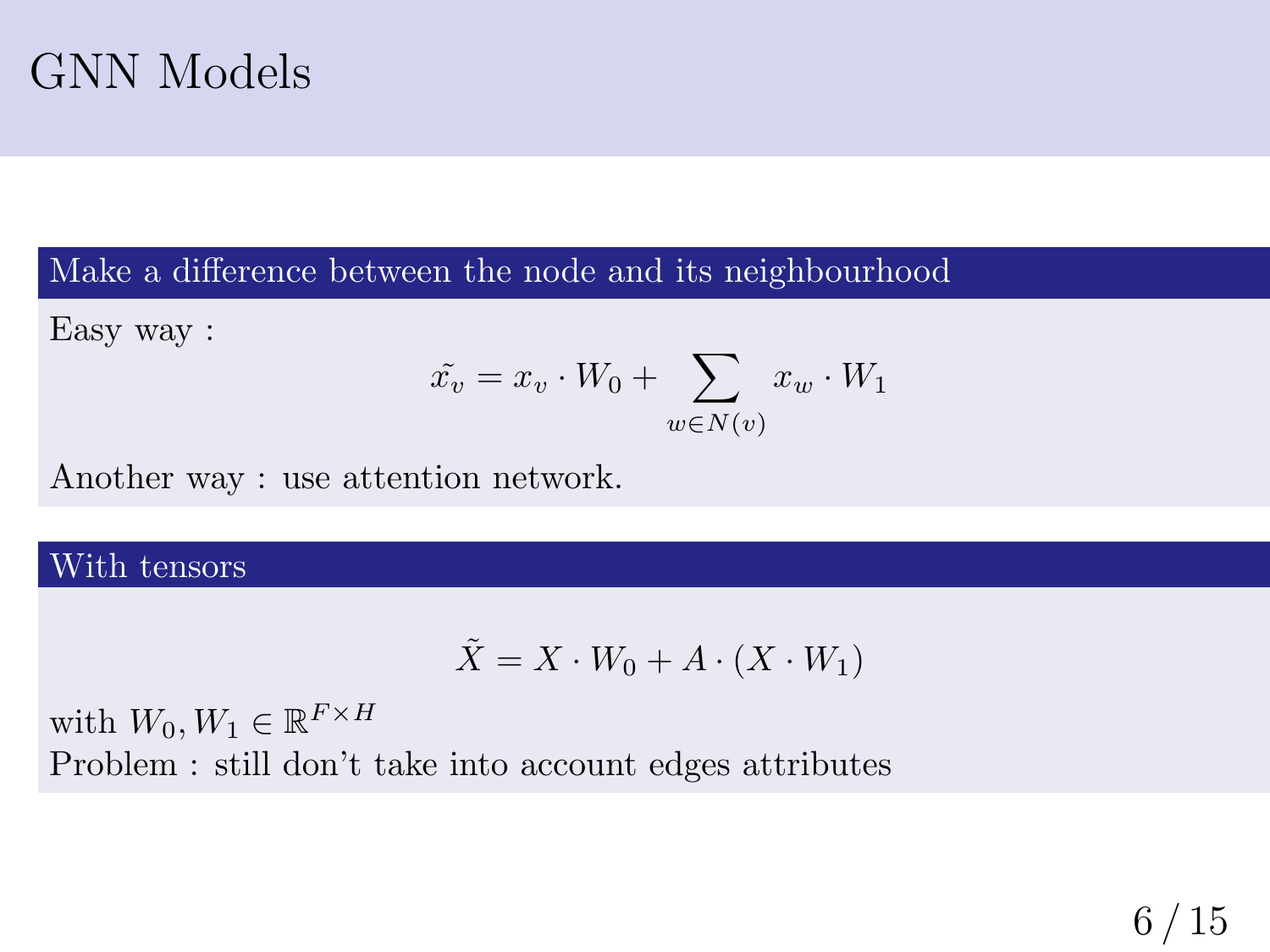

#### Edge Network

Idea : use a neural network over the edge attributes.

$$
\tilde{x_v} = x_v \cdot W_0 + \sum_{w \in N(v)} x_w \cdot W_1 \cdot (e_{vw} \cdot W_a)
$$

#### With tensors

$$
\tilde{X} = X \cdot W_0 + (X \cdot W_1) \cdot (W_A \cdot A)
$$

with  $W_A \in \mathbb{R}^{E \times H^2}$ . Thus,  $(W_A \cdot A)$  is reshaped to get a squared matrix.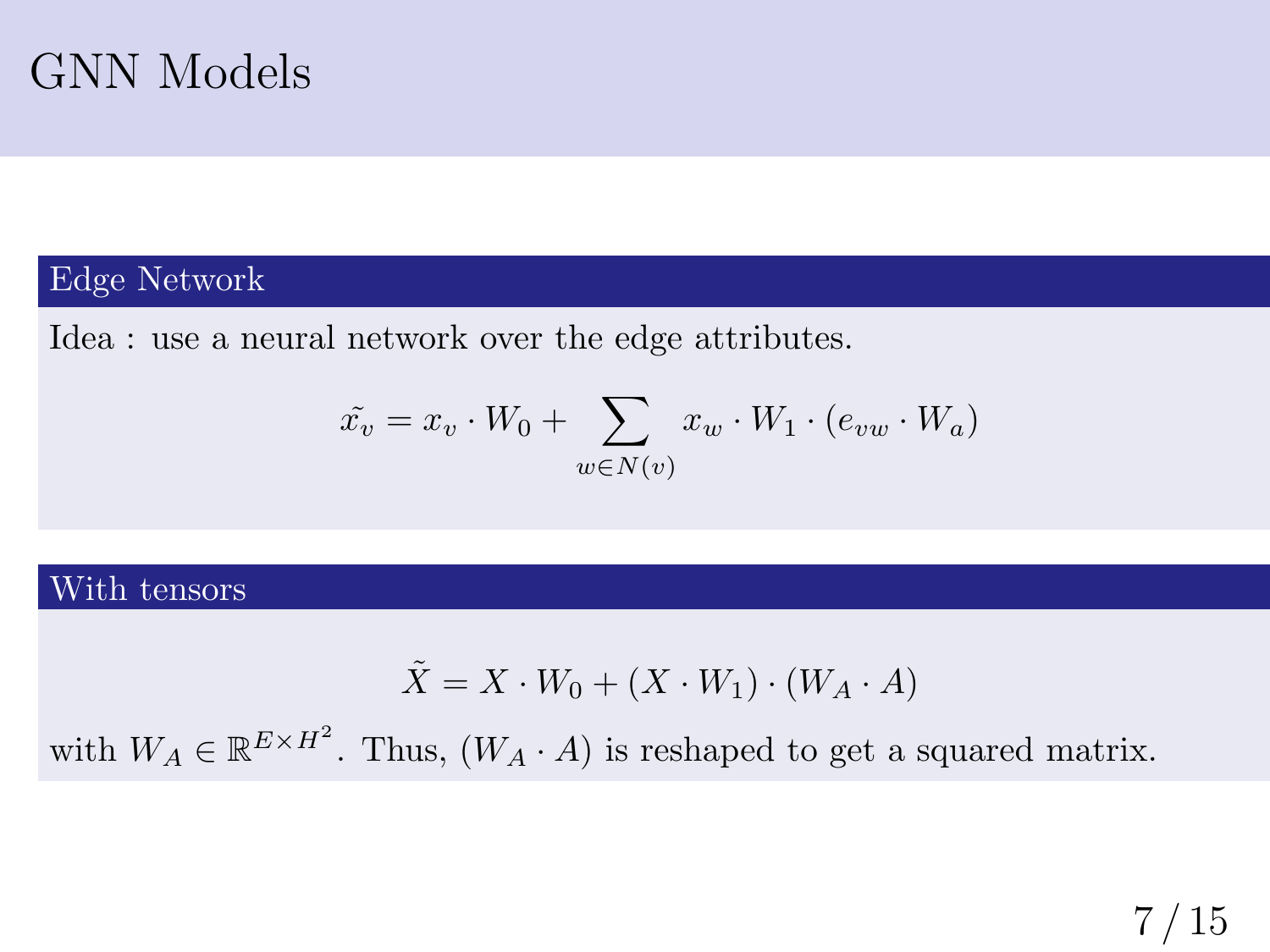# Using GNN for subgraph isomorphism

#### Model objective

- 2 inputs : the graph and the subgraph.
- 1 output : the graph, with nodes of the subgraph activated.  $\blacksquare$



#### Basis Idea

We want to update the graph nodes states, depending on the subgraph we are looking for.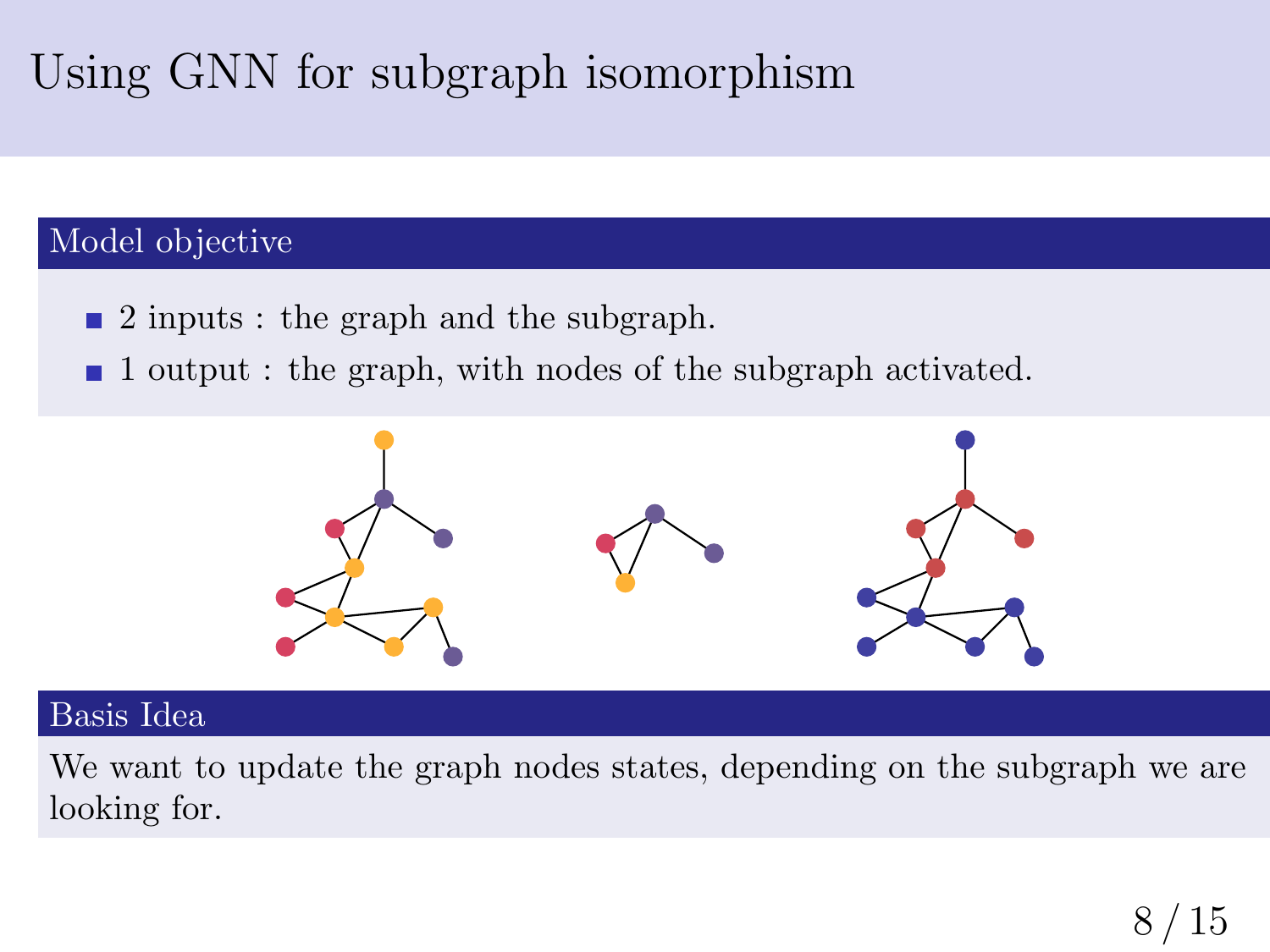# Subgraph Layer

#### Model

$$
\tilde{X} = X \cdot (\bar{X}_{sub} \cdot W)
$$

Where  $\bar{X}_{sub}$  is a graph embedding of the subgraph

### Embedding

Multiple ways of providing a graph embedding.

- Mean, max, sum of the nodes features.
- **Learning a graph embedding**
- Features covariance.  $\blacksquare$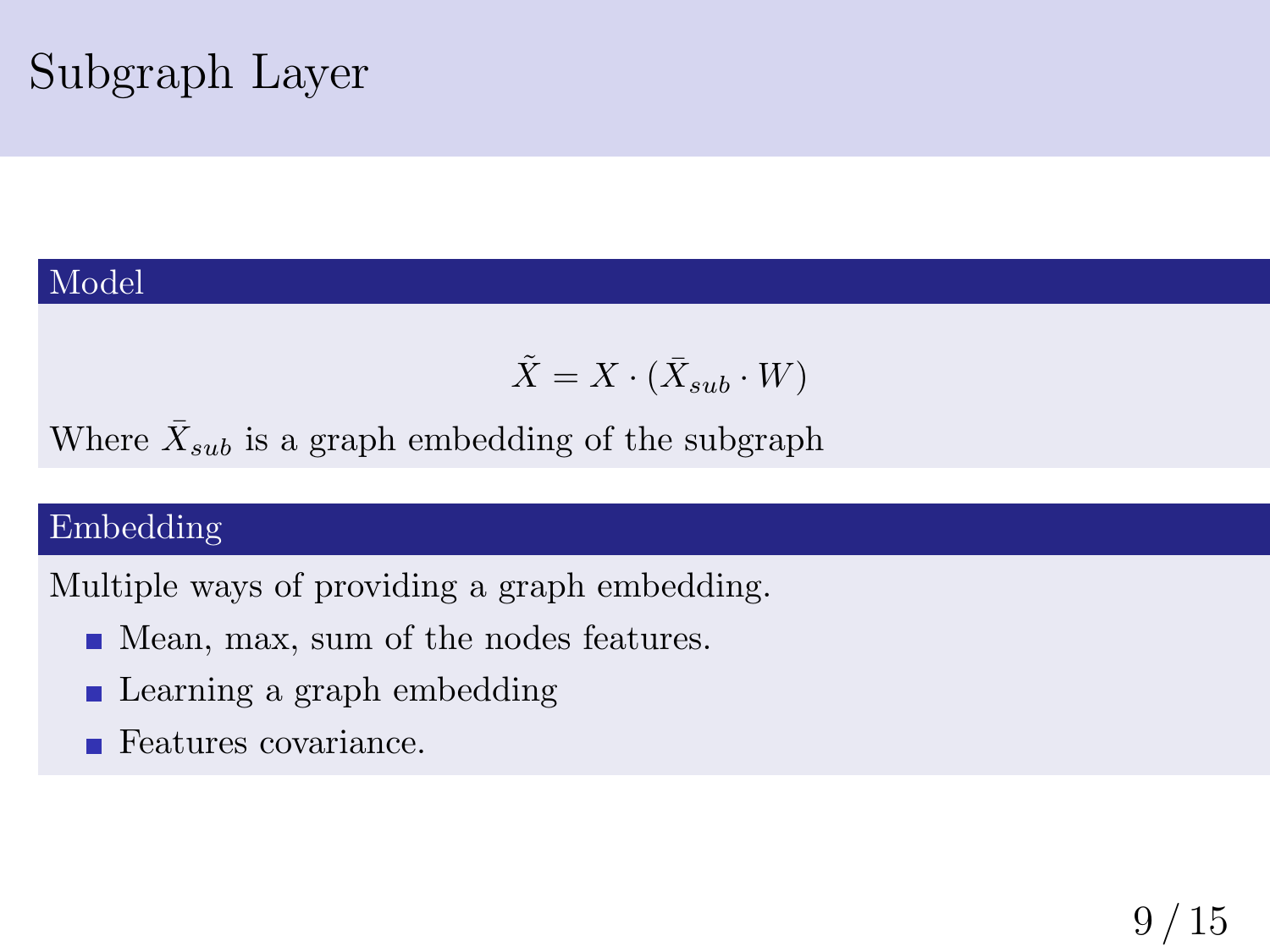## Tested Architecture

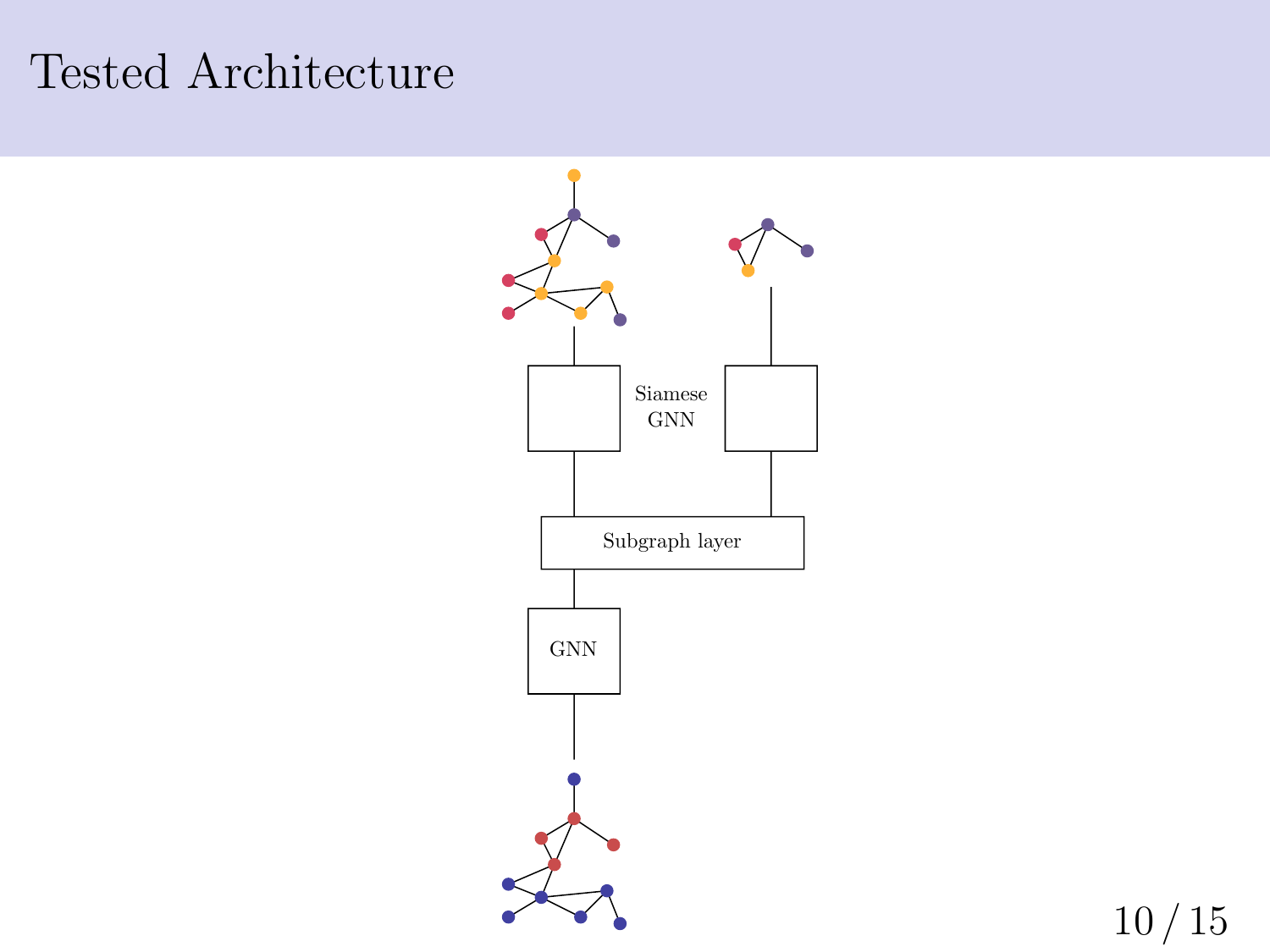## Experiments

#### Dataset presentation

- Randomly generated graphs.
- Each graph has between 11 and 26 nodes.
- Each node has a letter for attribute (12 letters possibles).
- No edge attribute

#### Random generation

- We add a random node
- We add a random number of node between 10 and 25 iteratively.
- Each time a node is added, we connect it to each other node with a probability of 0.2
- If a node is not connected to anyone, we link it to the last one.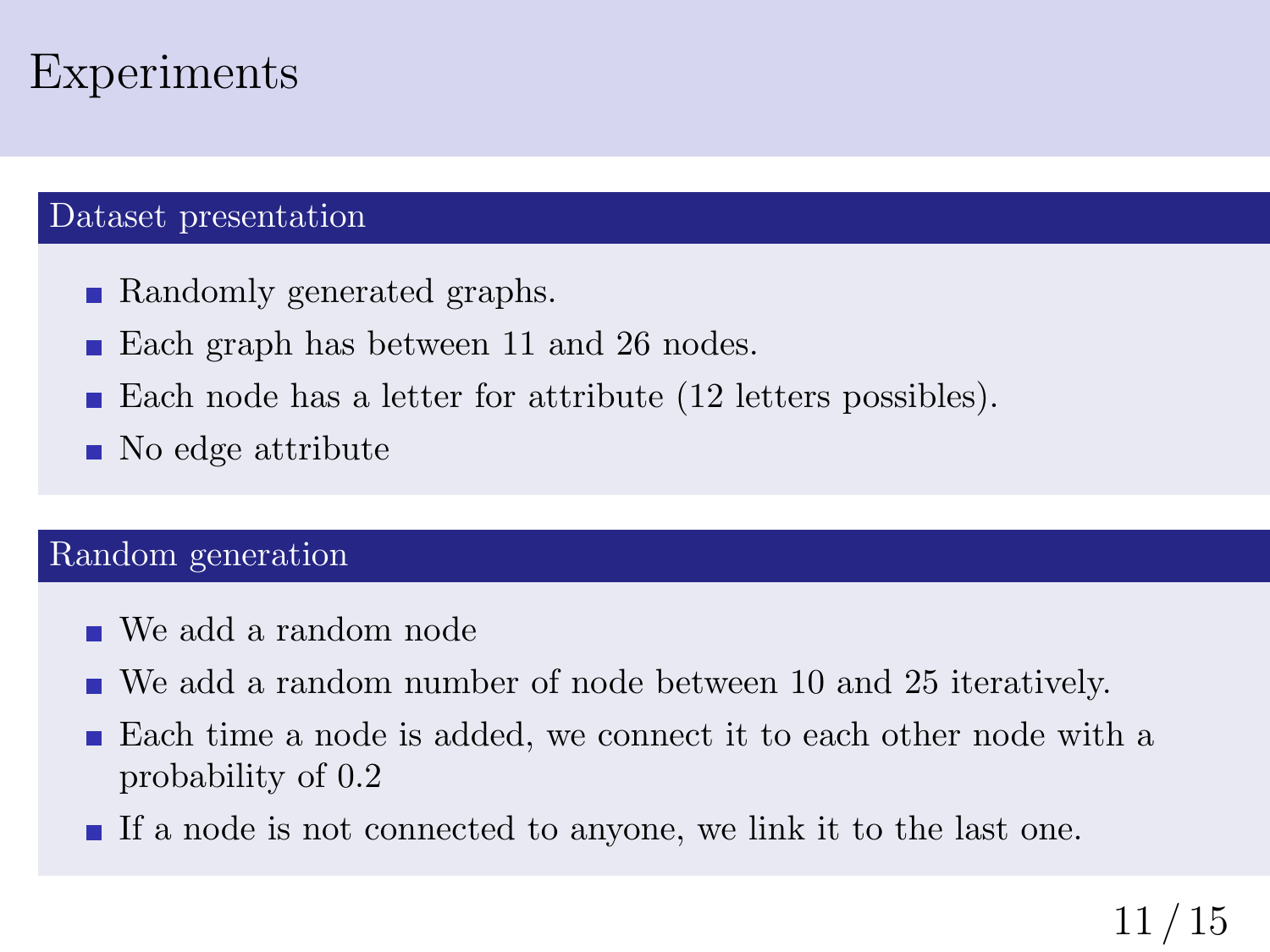### Experiments

#### Graph and subgraph generations

- We create 100 000 graphs with previous method.
- For each generated graph, we create 5 subgraphs.
- Subgraph generation :  $\mathbf{r}$ 
	- Random number of nodes is chosen, between 3 and 4.
	- A starting node is randomly chosen
	- **Random walk from the starting node to create the subgraph.**
- Finally, we have 500 000 pairs of graphs and subgraphs.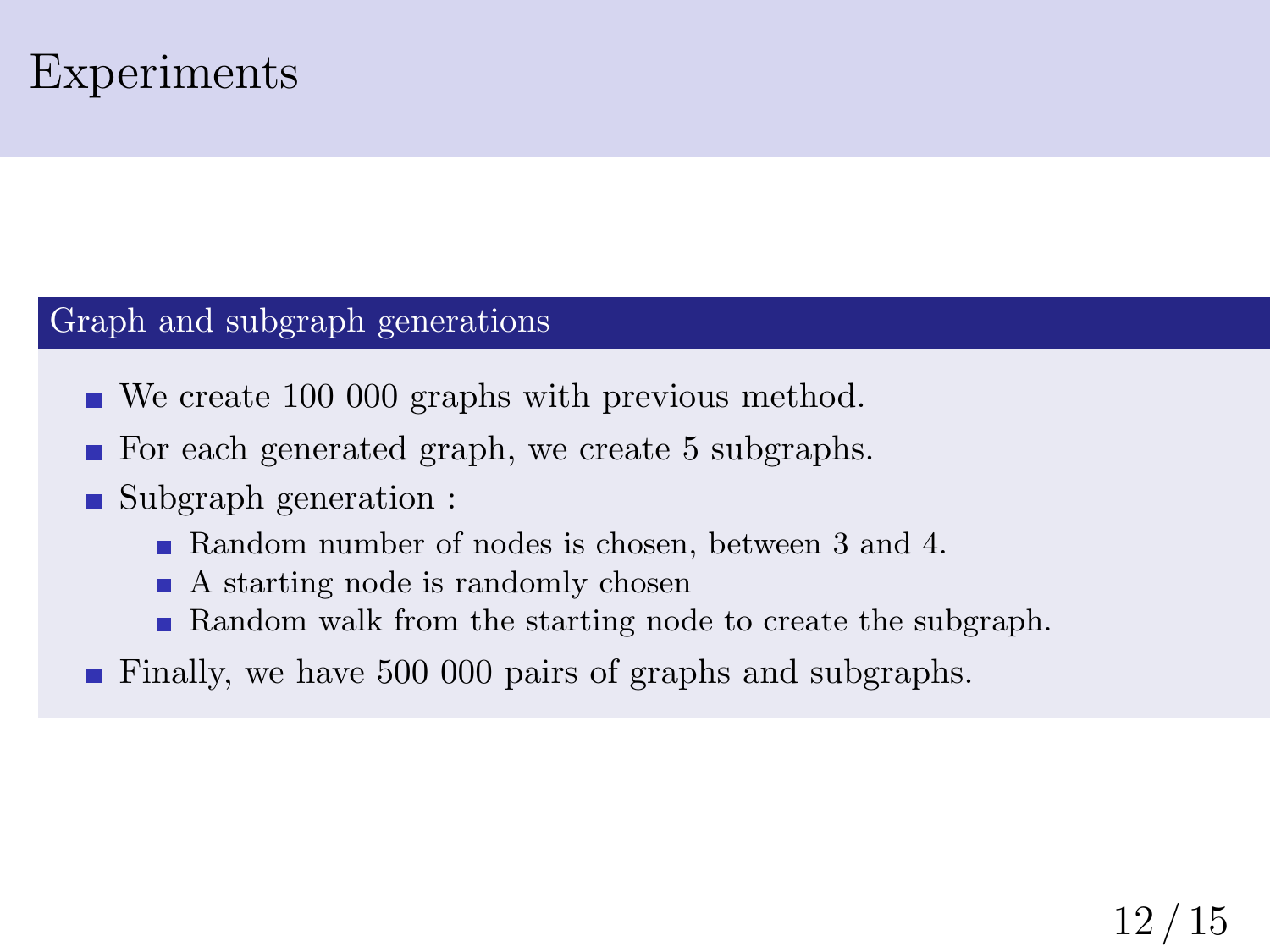# Experiments Some data

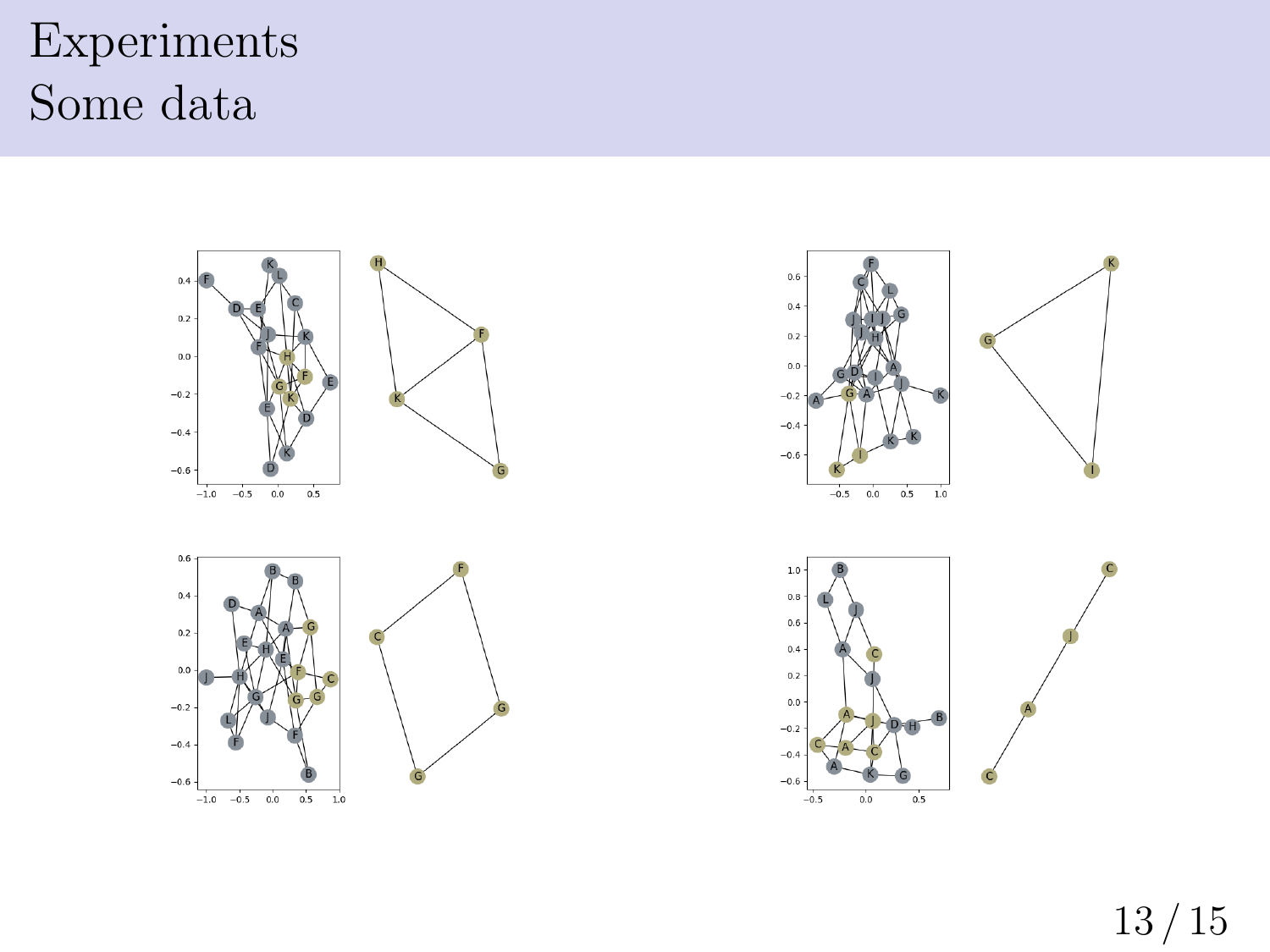# Experiments Some results